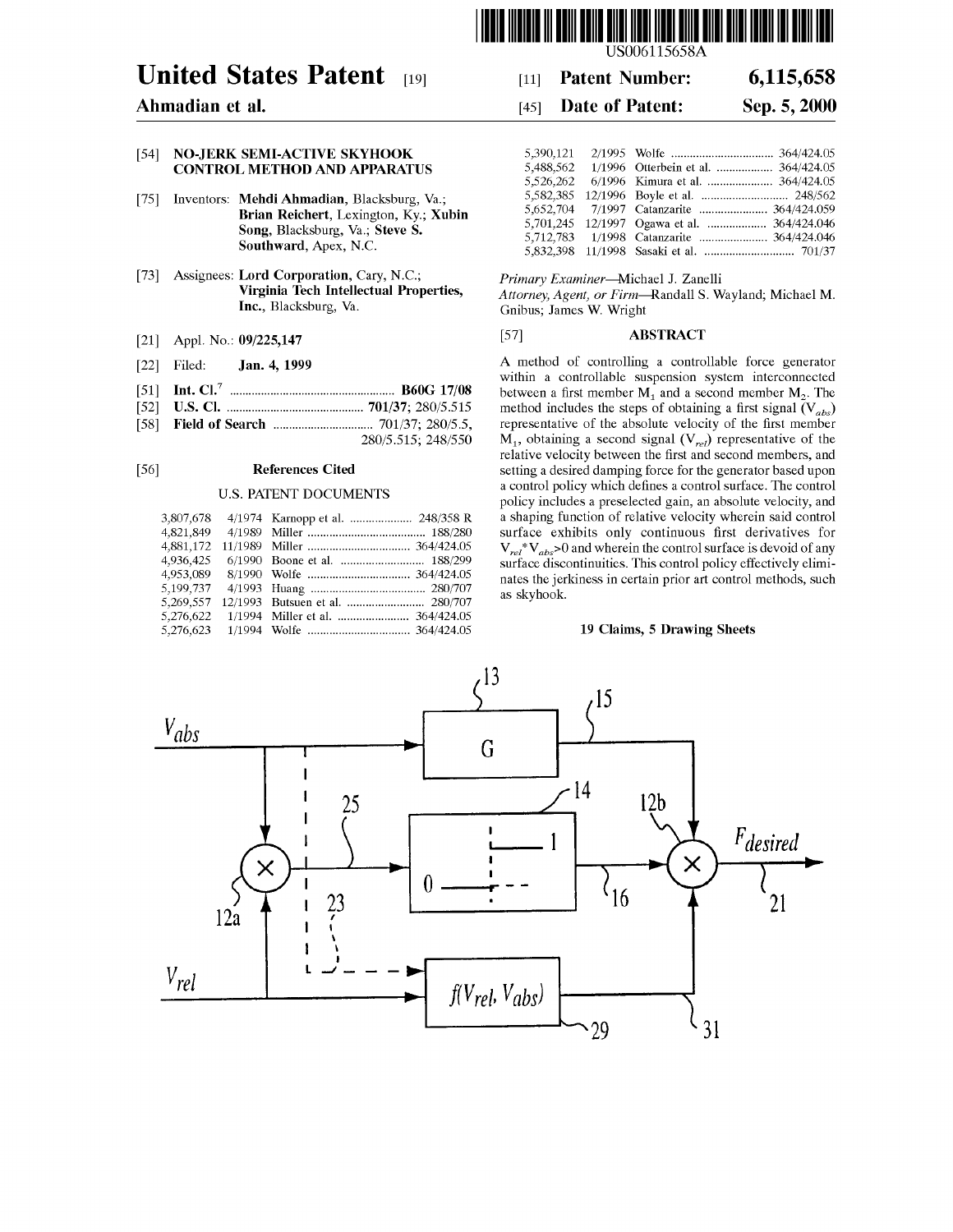

FIG. 1<br>PRIOR ART



FIG. 2<br>PRIOR ART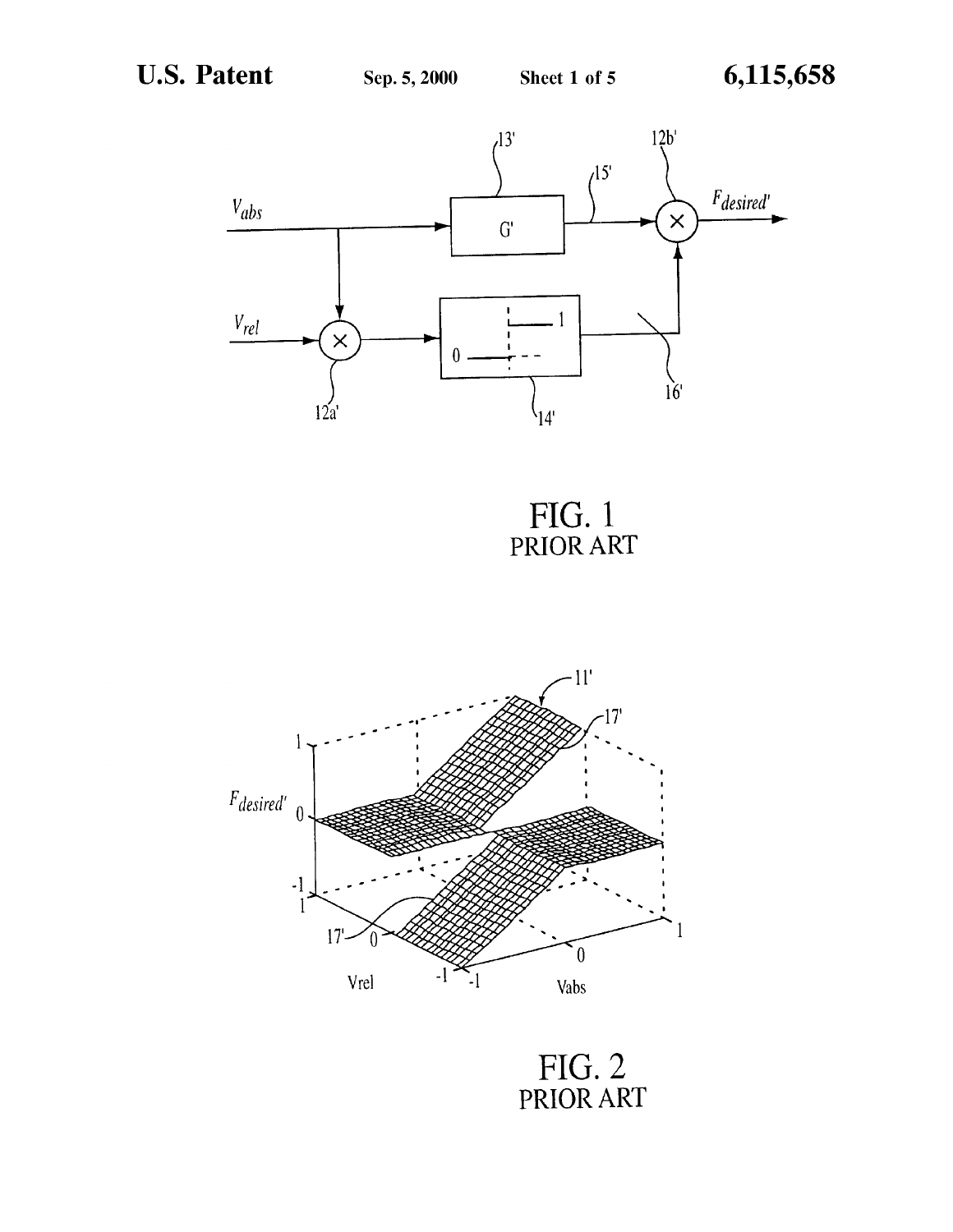



FIG. 4 PRIOR ART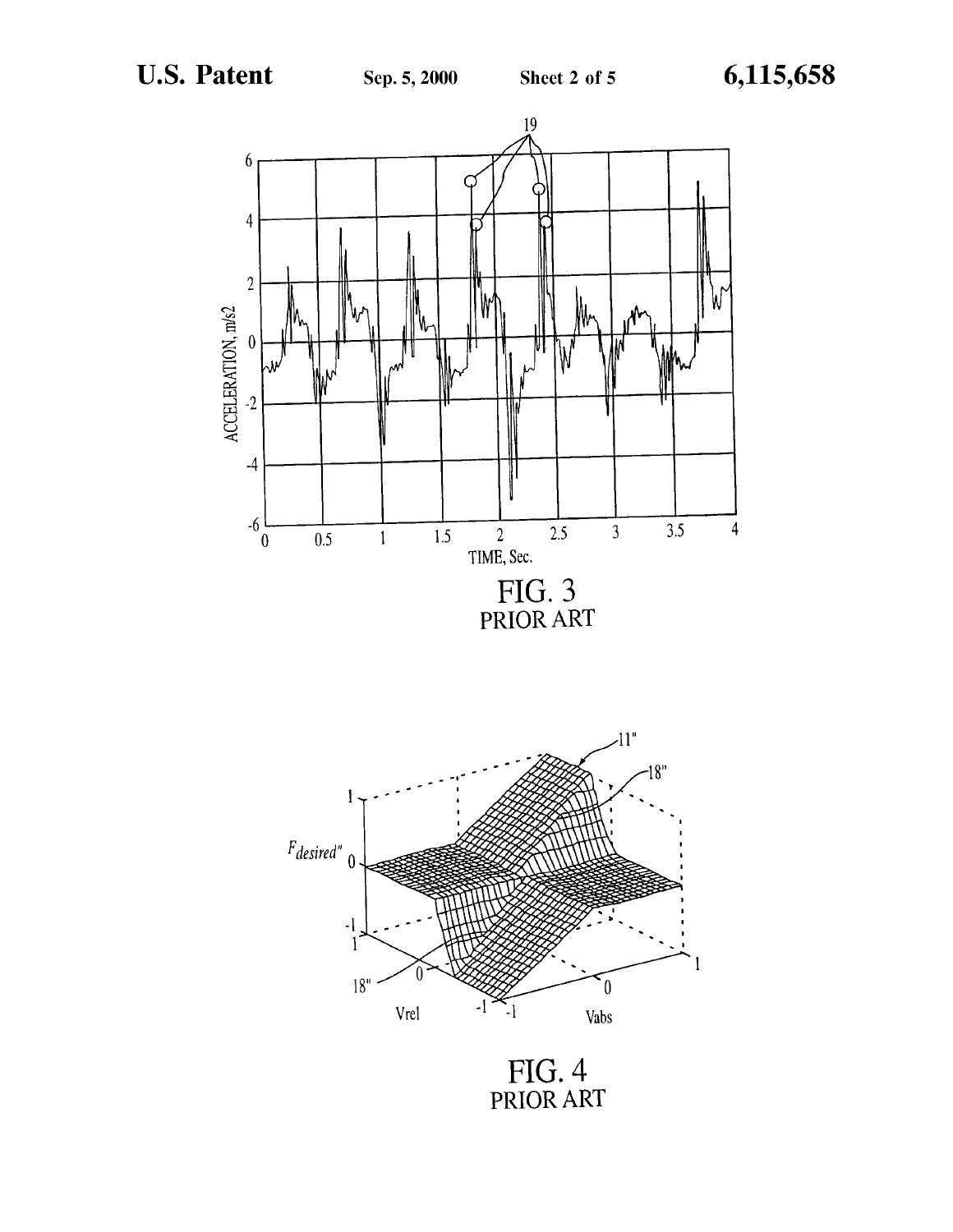

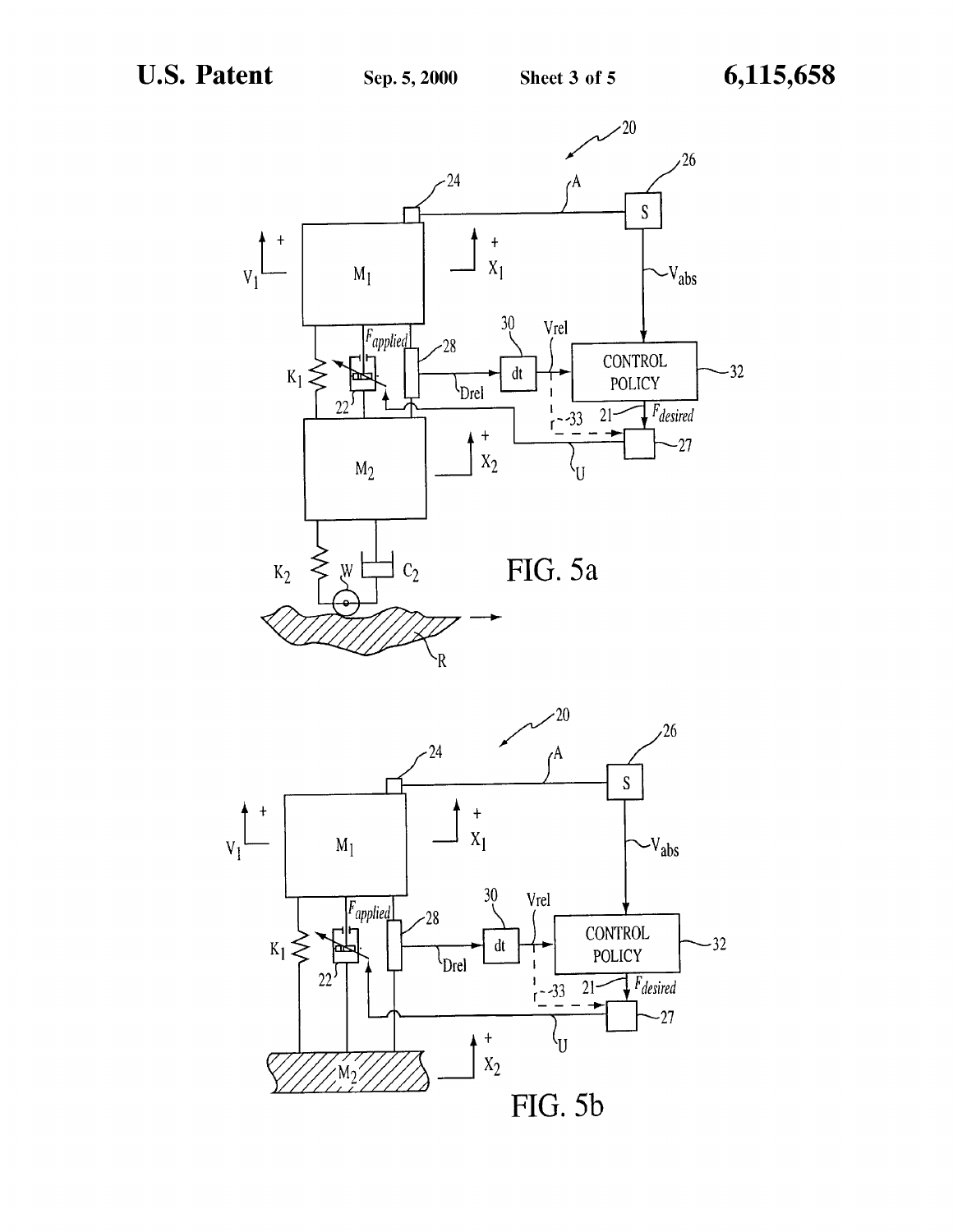

 $FIG. 6$ 



FIG. 7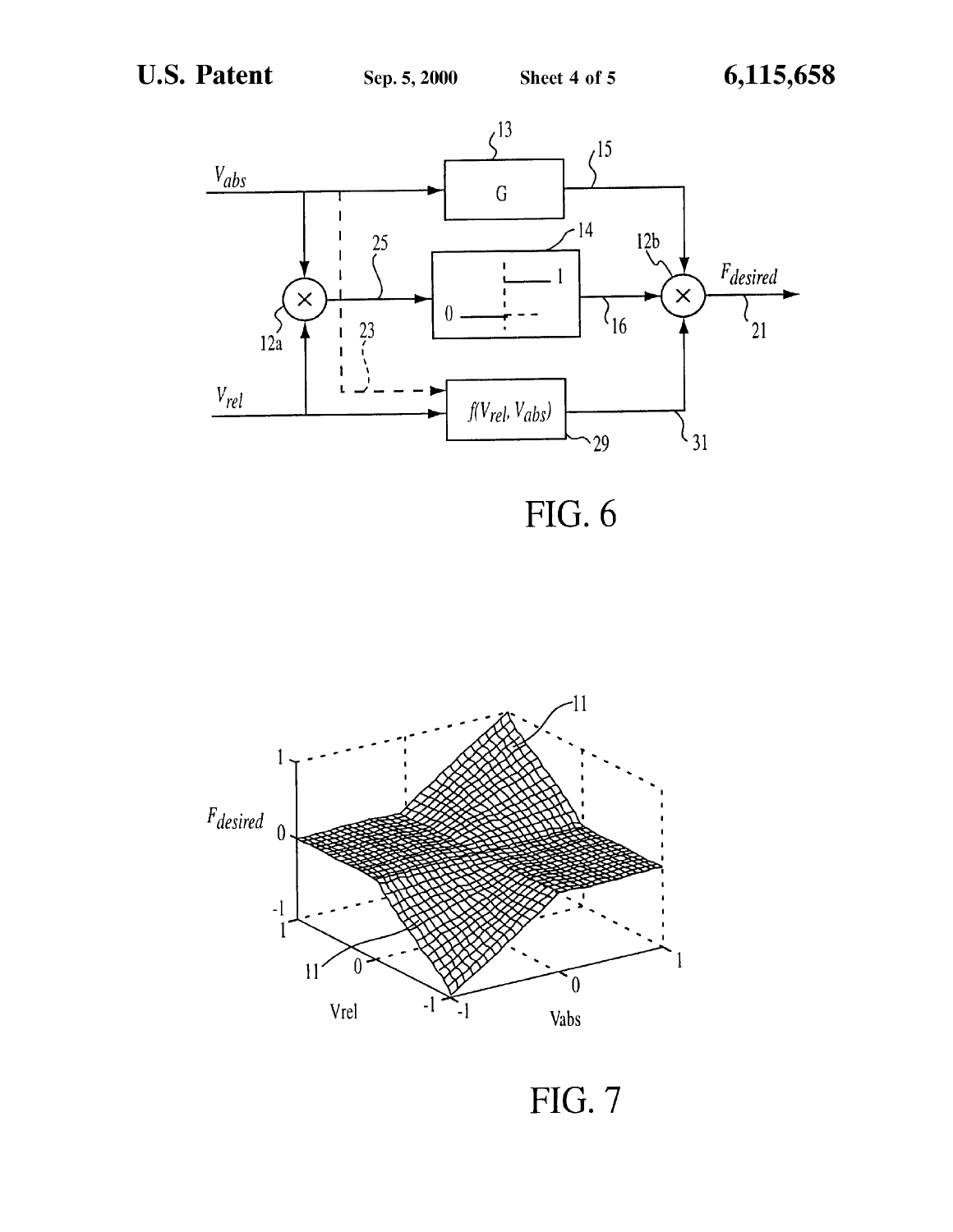

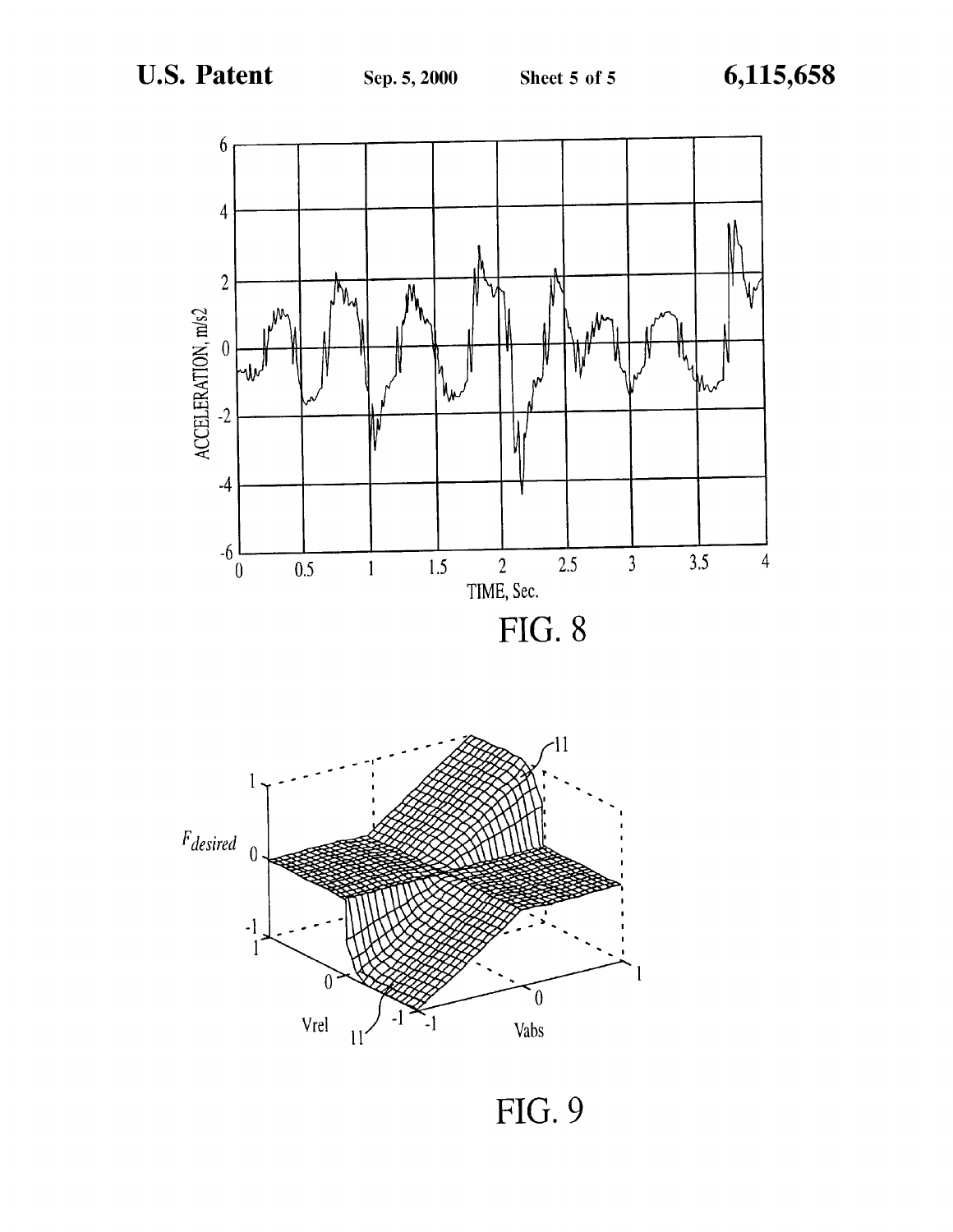-5

### NO-JERK SEMI-ACTIVE SKYHOOK CONTROL METHOD AND APPARATUS

#### FIELD OF THE INVENTION

This invention relates to systems for attenuating transmission of vibratory and similar forces between relatively movable members interconnected by a semi-active damper of the "continuously" or "infinitely" variable type. More specifically, the invention relates to methods for reducing undesirable shock forces or jerking which may, at times, be 10 generated during operation of a system including a semiactive damper of the foregoing type.

#### BACKGROUND OF THE INVENTION

"continuously" or "infinitely" variable type. Adamper of the first type is switched, in accordance with the dictates of a suitable control policy, between alternative "on" and "off" damping states or conditions. In its on state, the damping coefficient and corresponding damping force of the damper  $_{20}$ is of a preselected relatively high magnitude. The term "damping coefficient," as used herein, means the relationship of the damping force generated by the damper to the relative velocity across the damper, which relationship is not necessarily linear. In its off state, the damping coefficient and  $_{25}$ the corresponding damping force of the damper is of relatively low magnitude. This may be approximately zero, but in many primary vehicle suspensions should be of <sup>a</sup> magnitude sufficiently greater than zero as to discourage "wheel nitude suinciently greater than zero as to discourage "wheel<br>hop." A continuously variable semi-active damper is also 30 switched during operation between an off state, wherein its damping coefficient and corresponding damping force is approximately zero or of other low magnitude, and an on state. However, when <sup>a</sup> continuously variable damper is in its on state the damping coefficient and corresponding 35 damping force thereof may be and normally is changed between a large (theoretically infinite) number of different magnitudes. If operated pursuant to a suitable control policy, <sup>a</sup> continuously variable semi-active damper may be caused to perform, when in its on state, in a manner similar to the  $_{40}$ hypothetical "sky-hook" damper discussed in an article by M. J. Crosby et al., entitled "Vibration Control Using Semi-Active Force Generators" and in U.S. Pat. No. 4,742, 998.

Aknown control policy for <sup>a</sup> continuously variable semi-45 active damper dictates that the damper be "on," and that the damping forces generated by it be proportional (although not necessarily linearly) to the absolute velocity of the supported member, when the sign of the product of such absolute velocity times the relative velocity between the supported 50 and supporting members is positive, i.e., greater than zero. Contrarily, the policy dictates that the damper be set to its off state, in which the damping coefficient and damping force is of preselected low magnitude, when the sign of the aforesaid product is negative, i.e., when the product is less than zero. 55 the generation of undesirable shock forces and/or noise Generally comparable results may be achieved, particularly at relatively high frequency excitations, by use of an alternative control policy. The alternate control dictates that damping forces produced by the continuously variable semiactive damper be proportional to the relative displacement 60 between the supported and supporting members at those times when the product of the relative velocity times the relative displacement between the members is less than zero, i.e., when the sign of the product is negative; and that the damping forces be of a low magnitude when the aforesaid  $\epsilon$ product is greater than zero, i.e., when its sign is positive or plus.

Semi-active dampers may be of the "off/on" type or of the 15 capable of storing energy upon deformation, and of abruptly Although generally producing good results, vibration attenuating systems having continuously variable semiactive damper means controlled in strict accordance with the control policies of the foregoing or similar types may experience shock forces of significant magnitude, i.e., a jerky feel, at some of the times when the damper is switched between its different damping states or conditions, due to system delays, estimation of control signals, or both. The aforesaid shocks may stress system components to such an extent as to shorten their useful life, and/or may cause the generation of objectionable noise or vibration. The problem of noise generation may be particularly apparent in automobile suspensions or other systems containing a resilient deformable member, such as an automobile tire, that is releasing its stored energy when allowed to rapidly return toward an undeformed condition.

> FIG. 1 is <sup>a</sup> block diagram of <sup>a</sup> known "skyhook" control policy for semi-active suspensions systems. This control policy requires two inputs and generates a single control output to drive a semi-active device, such as a controllable damper. The two inputs are absolute velocity  $(V_{abs})$  on one side of the device and relative velocity  $(V_{rel})$  across the device. These inputs may be sensed directly, estimated (integrated or differentiated) directly from sensor measurements, or estimated from sensor measurements and a dynamic system model.

> The absolute velocity  $V_{abs}$  is scaled by a positive factor gain G' in a gain block 13'. The absolute velocity  $V_{abs}$  is also multiplied by the relative velocity signal  $V_{rel}$  in a multiplier block  $12a'$  to form the velocity product  $V_{abs} * V_{rel}$ . The velocity product signal is input to a logical test block 14'; the output of which is unity (1.0) or "true" when the input is positive, and zero or "false" otherwise. The output of the logical test block 14' is a gating signal 16' which is multiplied by the scaled absolute velocity signal 15' in a multiplier block  $12b$ ' to determine the appropriate desired damper force Fdesired'.

> FIG. 2 is a three-dimensional control surface plot of desired damper force Fdesired' as a function of the two inputs  $V_{abs}$  and  $V_{rel}$  for the standard skyhook control policy as described above. Notably, a surface discontinuity 17' is present in the control surface 11' at  $V_{rel}=0$ . This surface discontinuity 17' may lead to an undesirable "jerk" or a "nervous feel" which may be experienced by passengers. FIG. 3 shows graphically (supported mass acceleration versus time) experimental data from a suspension system implementing the aforedescribed known "skyhook" control policy. Notably, the sharp vertical peaks 19 (only several of which are labeled) represented in the graph reflect behavior of the suspension system which may be experienced as "jerking."

> US. Pat. No. 4,887,699 discloses <sup>a</sup> method for reducing tending to occur in some vehicle suspension systems, or in other mounting systems, having at least one semi-active damper of the continuously variable type. Operation of the continuously variable damper is modified to include delaying some or all of the changes in the on/off states of the damper, and/or limiting the "rate and/or extent" of changes in the damping coefficient and thus the corresponding damping force of the damper at certain of the times when the damper is in an on state.

> FIG. 4 is a three-dimensional plot of a control surface 11" illustrating the desired damper force Fdesired" of an exemplary control policy according to US. Pat. No. 4,887,699 as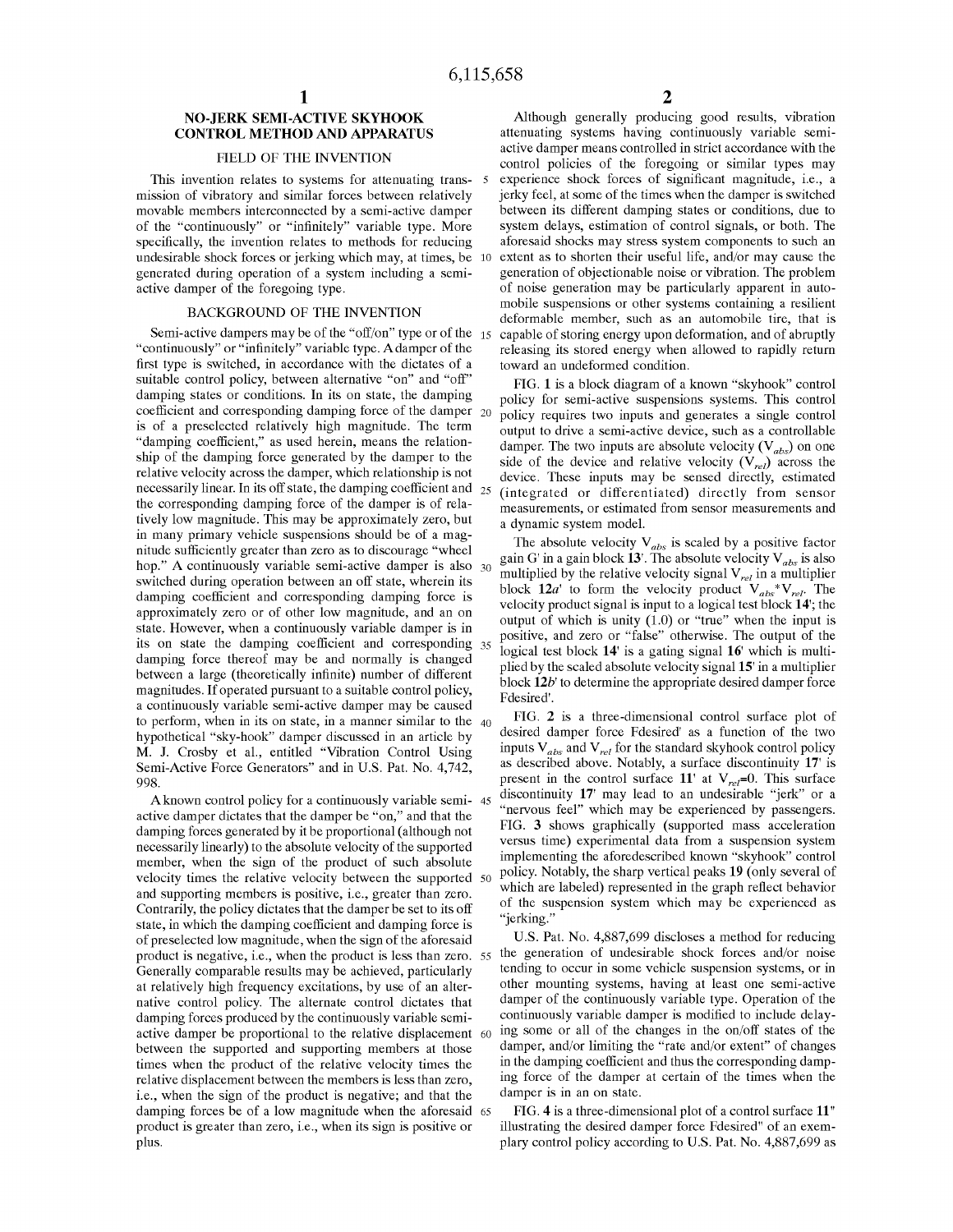15

20

30

60

a function of the absolute velocity  $V_{ab}$  of the supported mass and the relative velocity  $V_{\rm c}$ , across the suspension. Notably, the control surface 11", as shown, includes "creases", i.e., a slope discontinuity 18", in the quadrants where  $V_{\text{max}}*V_{\text{max}}$  O. These "creases" or slope discontinuities in the Fdesired" control surface 11" may manifest as jerkiness similar to that experienced at  $V_{rel}=0$  due to the surface discontinuity 17' for the aforedescribed standard skyhook control policy of

#### SUMMARY OF THE INVENTION

The present invention provides an improved control method and apparatus which reduce the generation of undesirable "jerking" in a suspension system including a controllable force generator.

The present invention is directed to a method of controlling a controllable force generator within a controllable suspension system interconnected between <sup>a</sup> first member  $M_1$  and a second member  $M_2$ . The method includes the steps of obtaining a first signal ( $\tilde{V}_{abs}$ ) representative of the absolute velocity of the first member  $M_1$ , obtaining a second signal  $(V_{rel})$  representative of the relative velocity between the first and second members, and setting a damping force in the generator based upon a control policy which defines a control surface. The control policy includes a preselected  $25$ gain, an absolute velocity, and a shaping function of relative velocity wherein the control surface exhibits continuous first derivatives for  $V_{rel}^*V_{abs} > 0$  and the control surface is devoid of any surface discontinuities.

According to one embodiment of the method, the output force is equal to the product of the preselected gain, the absolute velocity, and the shaping function for products of  $V_{abs} * V_{rel} \ge 0$ . Preferably, the output force is equal to a selected minimum value for products of  $V_{rel}^*V_{abs}$ <0.

The present invention is further directed to a controller for controlling a controllable force generator within a controllable suspension system interconnected between a first member  $M_1$  and a second member  $M_2$ . The controller is operative to receive a first signal  $(V_{abs})$  representative of the absolute velocity of the first member  $M_1$  and a second signal  $(V_{rel})$  representative of the relative velocity between the first and second members. The controller is further operative to set an output force in the generator based upon a control policy which defines a control surface. The control policy <sub>45</sub> includes a preselected gain, an absolute velocity, and a shaping function of relative velocity wherein the control surface exhibits continuous first derivatives for  $V_{rel}^*V_{abs} > 0$ and wherein the control surface is devoid of any surface discontinuities. 35 40

The present invention is further directed to a control system including the above-described controller. The control system includes means for generating a first signal  $(V_{abs})$ representative of the absolute velocity of the first member  $M_1$  and means for generating a second signal  $(V_{rel})$  representative of the relative velocity between the first and second members. 55

The present invention is further directed to a controllable suspension system including a control system as described above. The controllable suspension system includes a controllable force generator interconnected between a first member  $M_1$  and a second member  $M_2$ .

The present invention is further directed to a damped assembly including the above-described controllable suspension system. The assembly includes a first member  $M_1$ and a second member  $M<sub>2</sub>$ . The first and second members may be <sup>a</sup> vehicle body and <sup>a</sup> wheel. Alternatively, the first 65

and second members may be <sup>a</sup> seat and <sup>a</sup> frame to which the seat is connected.

### BRIEF DESCRIPTION OF THE DRAWINGS

Other features of the invention will be apparent from the following description of illustrative embodiments thereof, which should be read in conjunction with the accompanying drawings, in which:

10 FIG. 1 is a diagram showing a standard skyhook control policy of the prior art;

FIG. 2 is a three-dimensional plot showing a control surface for a semi-active suspension system using the control policy of FIG. 1;

FIG. 3 is a two-dimensional graph showing the acceleration over time of a mass suspended in a semi-active suspension system using the control policy of FIG. 1;

FIG. 4 is a three-dimensional plot showing a control surface for a semi-active suspension system using a modified control policy according to the prior art;

FIG.  $5a$  is a schematic diagram of a semi-active suspension system according to the present invention as installed in a primary suspension;

FIG. 5b is a schematic diagram of a semi-active suspension system according to the present invention as connected to a vibrating structure;

FIG. 6 is a diagram of a generalized control law according to the present invention which may be used in the semiactive suspension system of FIG. 5;

FIG. 7 is a three-dimensional plot showing a control surface for a semi-active suspension system using a control policy according to a first embodiment of the present invention;

FIG. 8 is a two-dimensional graph showing the acceleration over time of a mass suspended in a semi-active suspension system using the control policy of FIG. 7; and

FIG. 9 is a three-dimensional plot showing a control surface for a semi-active suspension system using a control policy according to a second embodiment of the present invention.

### DETAILED DESCRIPTION OF PREFERRED EMBODIMENT

<sub>50</sub> invention particularly suited for minimizing jerkiness in the With reference to FIGS.  $5a$  and  $5b$ , a suspension or similar force-attenuating mounting system 20 according to the present invention is shown therein. The system 20 operates using a control policy according to the present effective force attenuation of the system 20. The system 20 may be used, by way of example, in primary vehicle suspensions, vehicle cab suspensions, seat suspensions, isolation tables, tuned mass dampers, or the like.

The system 20 interconnects vertically spaced and relatively movable supported member  $M_1$  and supporting member  $M_2$ . By way of example, the members  $M_1$ ,  $M_2$  may respectively be body and frame components (e.g., including a lower arm, wheel and tire) of an automobile or other motor vehicle that is supported upon <sup>a</sup> road or similar surface R by conventional resiliently deformable tire members as shown in FIG.  $5a$ . In another example, the members  $M_1$ ,  $M_2$  of the system 20 may respectively be <sup>a</sup> seat suspended relative to a floor structure as shown in FIG. 5b. Aprimary function of the suspension system such as system  $20$  of FIG.  $5a$  might be to isolate the supported member  $M_1$  insofar as possible from vibratory and/or other forces transmitted to the mem-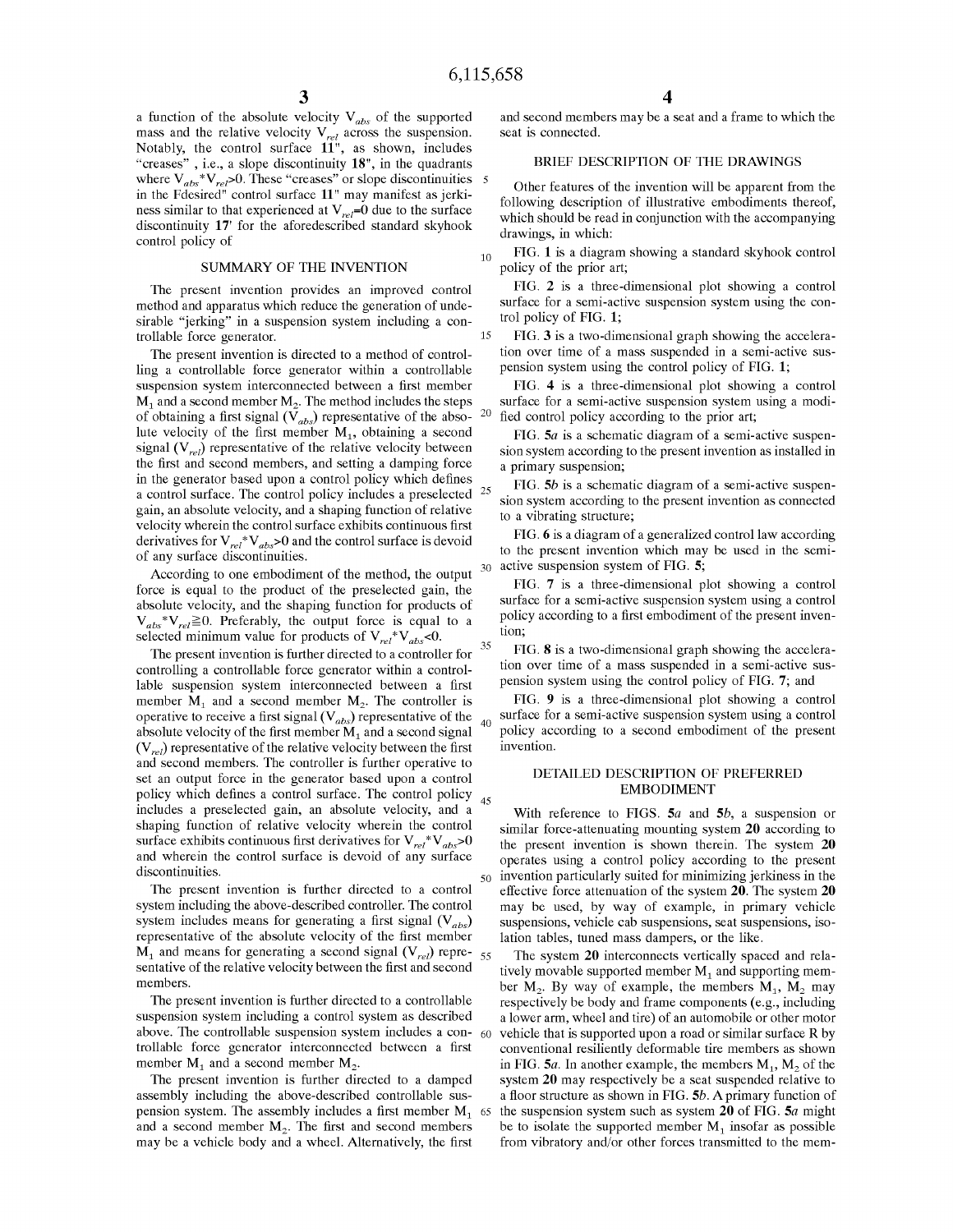10

 $\overline{5}$ 

30

ber  $M<sub>2</sub>$  by such things as road-surface irregularities, etc. Similarly, the primary function of a seat suspension system, such as system 20 of FIG. 5b, might be to isolate the supported member  $M_1$  insofar as possible from vibratory and/or other forces transmitted from the supporting member  $M<sub>2</sub>$  (the vehicle body or other structure).

The designations  $X_1$  and  $X_2$  respectively designate the absolute vertical displacements of the supported member M1 and the supporting member  $M_2$ ; it being arbitrarily indicated that these are positive when in an upward direction and negative when in a downward direction. The designation  $V_1$ designates the absolute velocity of the member  $M_1$ , it being arbitrarily indicated that this is positive when in an upward direction and negative when in <sup>a</sup> downward direction. When the system 20 is at rest, V<sub>1</sub> is zero and X<sub>1</sub> and X<sub>2</sub> are <sup>15</sup> constant.

The system 20 includes a primary suspension spring  $K_1$ and a controllable force generator 22, preferably a controllable damper. The system  $20$  of FIG.  $5a$  may include a secondary spring  $K_2$  and a non-controllable damper  $C_2$ , for example as embodied in a tire having spring constant and internal hysteresis damping. The rotating contact wheel w graphically illustrates that the spring  $K<sub>2</sub>$  and damper  $C<sub>2</sub>$  are tied together in parallel relation and rest on the road surface R. Contrarily, the supporting member  $M_2$  of FIG. 5b is itself  $^{25}$ the source of the vibrating base input. 20

The primary suspension spring  $K_1$  and the controllable generator 22 extend in substantially parallel relationship to each other between the members  $M_1$ ,  $M_2$  and are connected to such members. While only a single spring/damper set is shown, in a primary suspension system such as shown in FIG. 5a more may be provided.

In the system 20, the controllable generator 22 may be, for example, a hydraulic piston-and-cylinder type damper. In a  $_{35}$  the integrator 26 may be replaced with a velocimeter or other damper of this type, a piston rod and a cylinder of the damper are secured to respective ones of the supported and supporting members  $M_1$ ,  $M_2$  by suitable connectors. Relative vertical movement between the members  $M_1$ ,  $M_2$  causes relative vertical movement between the rod and the cylinder, which in turn displaces hydraulic fluid between variable volume chambers of the damper via an electrically or otherwise rapidly adjustable control valve forming part of a hydraulic circuit interconnecting such chambers. Suitable controllable generators 22 may be, for example, <sup>a</sup> damper of 45 desired damping force Fdesired to <sup>a</sup> signal U useable by the the orifice-setting type where a parameter of the orifice, such as its diameter, is changed to effect the damping; a controllable fluid damper, such as a electrorheological fluid or magnetorheological fluid damper where a field applied to a controllable fluid changes the fluid rheology; or any other 50 suitable controllable generator or mount. It will be appreciated from the description herein that other types of dampers may be used and alternative suitable controllable generators will be apparent to those of skill in the art. 40

The generator 22 is preferably of the "continuously vari-  $55$ able" type. It is rapidly switchable between an "off" damping state or condition in which the damping coefficient or damping factor C and the corresponding damping force of the damper is set to a relatively low magnitude (which in some cases is approximately zero), and an "on" state wherein the damping coefficient and corresponding damping force of the damper may be caused to be of any desired ones of a large (theoretically infinite) number of higher magnitudes. Changes in the damping state of the damper result from control signals U that are imparted to the controllable 65 valve that cause the valve to throttle or restrict fluid flow through the valve to the extent indicated by the signals. The 60

valve may be of mechanical, electrorheological, magnetorheological or any other type capable of rapid operation in the foregoing manner.

The control signals U for controlling the controllable generator 22 are provided by a controller 32. The controller 32 preferably includes a suitably programmed microprocessor or micro-controller or other suitable device for carrying out a predetermined control policy. The electronic controller 32 receives signals from a first sensor 24, such as an accelerometer and a second sensor 28, such as a relative displacement sensor. The sensor 24 is suitably mounted to measure and generate electrical signals A corresponding to the acceleration of the member  $M_1$ . An integrator 26 integrates the acceleration signal A to calculate or estimate the absolute velocity  $V_1$  of the member  $M_1$  and generates a corresponding absolute velocity signal  $V_{abs}$  which is received by the controller 32. The second sensor 28 is suitably mounted to measure the relative displacement  $(X_1-X_2)$  between the members  $M_1$ ,  $M_2$  and generates a corresponding relative displacement signal  $D_{rel}$ . A filter 30 differentiates the relative displacement signal  $D_{rel}$  to calculate or estimate the relative velocity of the members  $M_1, M_2$ and generates a corresponding relative velocity signal  $V_{rel}$ . The filter 30 preferably approximates the differential of the input signal. As should be readily apparent, the filter 30 and/or the integrator 26 may be included in the controller 32.

Suitable devices for serving as sensors 24, 28, integrator 26, filter 30, and controller 32 will be readily apparent to those of skill in the art upon reading the description herein. Moreover, alternative suitable devices or combinations of devices may be used in place of the described devices. For example, the displacement sensor 28 and the filter 30 may be replaced with a relative velocity sensor, such as a Linear Velocity Transducer (LVT). Likewise, the first sensor 24 and suitable sensor for directly providing a signal  $V_{abs}$  representative of absolute velocity  $V_1$  of  $M_1$ .

The controller 32 is preprogrammed to operate in accordance with a prescribed control policy, as described in detail hereinafter. The controller 32 processes the signals  $V_{abs}$  and  $V_{rel}$  according to the prescribed control policy to provide an output signal 21 to the controllable generator 22 corresponding to <sup>a</sup> desired damping force Fdesired. A suitable transformer 27 converts the output signal 21 representative of the generator 22. By way of example, the transformer 27 may convert the output signal 21 to a current or voltage. Moreover, the transformer 27 may include <sup>a</sup> function which is dependent upon  $V_{rel}$  as indicated by dotted line 33. This is required when Fapplied is a function of both U and  $V_{rel}$ . For example, if the generator 22 is a controllable viscous damper, the applied damping force Fapplied may vary with relative velocity  $V_{rel}$ . Having the transformer 27 include a function of  $V_{rel}$  allows the force generator 22 to produce a force that is as close as desirable to the desired force Fdesired by accounting for any dependency thereon. The controllable generator 22 responds to the control signal U by generating the applied damping force Fapplied. Preferably, the applied force Fapplied is substantially equal to the desired Force Fdesired. It will be appreciated that the applied force Fapplied generated by the force generator 22 may differ slightly from the desired damping force Fdesired as a result of various conditions affecting the performance of the force generator 22.

Generally, and with reference to FIG. 6, the inputs to the preselected control policy according to the invention are  $V_{abs}$  and  $V_{rel}$ . Additionally, a gain value G and other suitable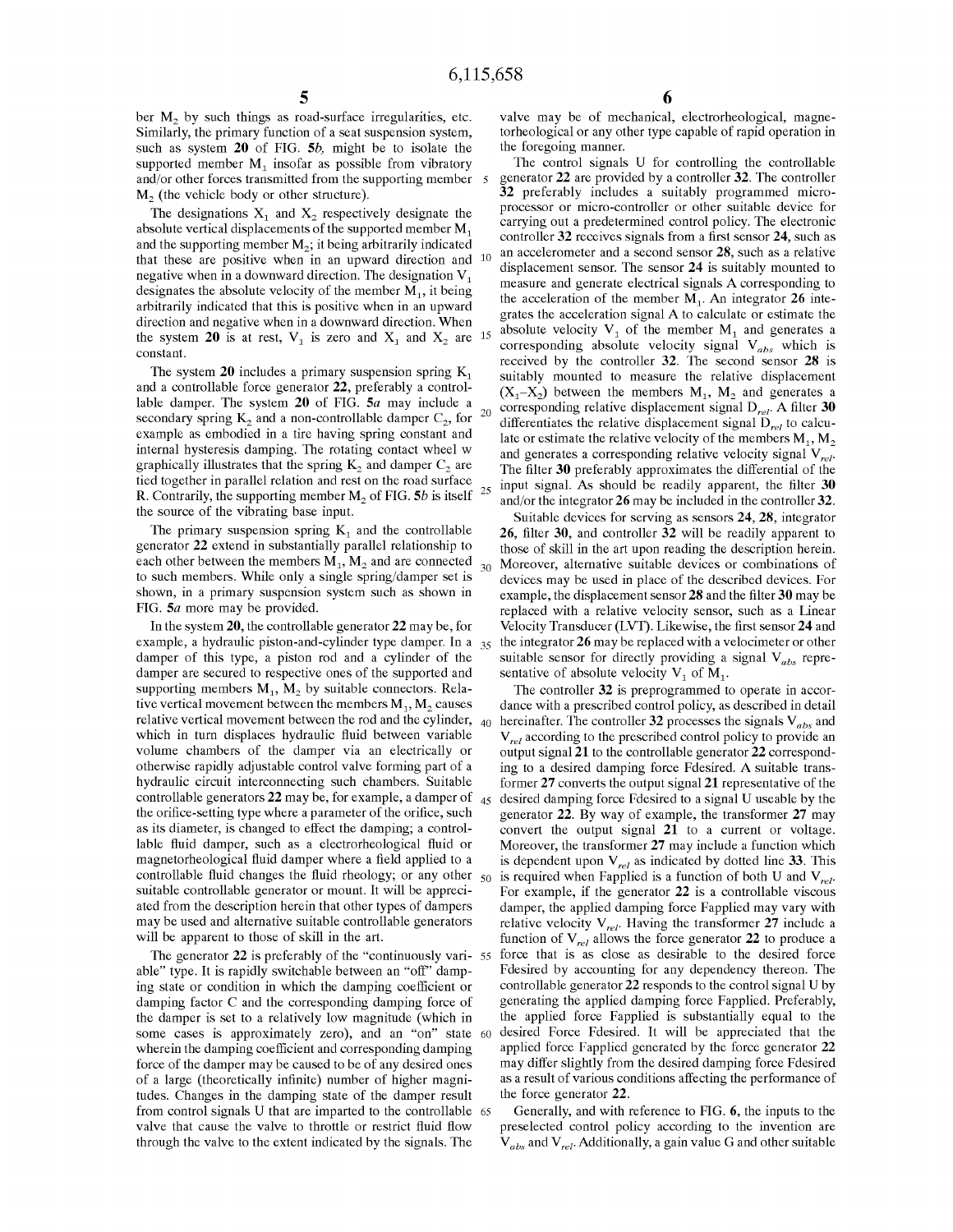constants may be set. The control policy dictates that for products of  $V_{abs}$  and  $V_{rel}$  greater than or equal to zero, the desired damping force Fdesired will be equal to the product of the chosen gain G times  $V_{abs}$  in line 15 times a chosen shaping function of  $V_{rel}$  (and which may also be a function 5 of  $V_{abs}$ ) which has continuous first derivatives for products of  $V_{rel}$  and  $V_{abs}$  greater than zero. For products of  $V_{abs}$  and  $V_{rel}$  less than zero exiting multiplier block 12*a* in line 25, the damping force Fdesired will equal zero or some other preselected minimum value. Restated, the damping force 10 Fdesired and, thus, the control surface will be defined and set according to the following control policy:

- Fdesired=G\*V<sub>abs</sub>\*f(V<sub>rel</sub> whose control surface exhibits continuous first derivatives for all values of  $V_{rel}$ <sup>\*</sup> $V_{abs}$ >0 and where the control surface is devoid of <sup>15</sup> any surface discontinuities) if  $V_{abs} * V_{rel} \ge 0$ ; and
- Fdesired=0 (or another prescribed minimum value) if  $V_{abs}$ \* $V_{rel}$ <0.

FIG. 6 is a block diagram representing the present inven-20 tion control policy set forth above and as embodied in the controller 32. The absolute velocity signal  $V_{abs}$  is scaled by the gain G, a positive factor, in a gain block 13. The absolute velocity signal  $V_{abs}$  is also multiplied by the relative velocity signal  $V_{rel}$  in a multiplier block  $12a$  to form a velocity product signal 25 (i.e.,  $V_{abs}^{\dagger*}V_{rel}$ ) which is input to a logical test block 14. The output of the logical test block 14 is unity (1.0) or "true" if the signal 25 is positive (i.e.,  $V_{abs} * V_{rel}$  is positive) and is zero or "false" if the signal 25 is negative (i.e.,  $V_{abs} * V_{rel}$  is negative). The output of the logical test 30 block 14 is a gating signal 16 which is multiplied by the scaled absolute velocity signal 15 (i.e.,  $G^*V_{abs}$ ) and also by a shaping signal 31 in the multiplier block 12b.

The shaping signal 31 is generated by a suitably designed shaping function 29 which is dependent on the relative velocity signal  $V_{rel}$ . Optionally, as indicated by dotted line 23 in FIG. 6, the shaping function 29 may also be dependent on the absolute velocity signal  $V_{abs}$ , as well. The shaping function f( $V_{rel}$ ,  $V_{abs}$ ) of block 29 may be implemented as a lookup table or <sup>a</sup> mathematical equation which may be evaluated by a processor of the controller 32.

The multiplier 12b generates the output signal 21 directly corresponding to the appropriate desired damping force Fdesired of the damper 22. A suitable transformer <sup>27</sup> (see FIG. 5a and 5b) receives the output signal 21 and transforms the output signal <sup>21</sup> to the control signal U which is appropriate to cause the damper 22 (or other type of force generator) to rapidly apply the damping force Fapplied between the masses  $M_1$ ,  $M_2$ . The transformer 27 is shown separate from the controller 32 for clarity, but may form <sup>a</sup> part of the controller 32 if desired. Moreover, for some types of force generators, the transforming step may be incorporated into the control policy so that the isolated transformer 27 is not needed. As discussed above, the control signal U is received by the controllable generator 22 which, in response, provides the damping force Fapplied across the masses  $M_1$ ,  $M_2$ . 50

The shaping function  $f(V_{rel}, V_{abs})$  will define the overall shape of the three-dimensional control surface 11. In selectshape of the three-dimensional comton surface  $\hat{H}$ : in sciencing the shaping function  $f(V_{rel}, V_{abs})$ , the following guidelines should be observed:

- a. f( $V_{rel}$ ,  $V_{abs}$ ) is a continuous function;
- b. f( $V_{rel}$ =0,  $V_{abs}$ ) is equal to 0;
- c.  $f(V_{rel}, V_{abs})$  and the control surface both include continuous first derivatives (i.e., no slope 65 discontinuities) for all values of  $V_{rel}$  and  $V_{abs}$ where  $V_{rel}^*V_{abs}$ >0; and

d.  $f(V_{rel}, V_{abs})$  and the control surface both are devoid of surface discontinuities.

Preferably, also:

e. f( $V_{rel}$ ,  $V_{abs}$ ) will equal 1.0 or unity almost everywhere. By "a function of the relative velocity  $V_{rel}$  having continuous first derivatives for all values of  $V_{rel}^*V_{abs}$ >0" it is meant that there are no slope discontinuities on the control surface 11 for these values. For example, any crease in the control surface 11 where there is a step change in the rate of change of damping force Fdesired as defined by the control surface over an infinitesimal change in  $V_{rel}$  would constitute a slope discontinuity. Further, the surface 11 must include no surface discontinuities. A "surface discontinuity" in the context of the FIG. 2 embodiment is present where for an incremental change in  $V_{rel}$  away from  $V_{rel}$ =0 for any value of  $V_{abs} \neq 0$ , the value of damping force Fdesired instantaneously jumps to <sup>a</sup> non-zero value. A good example of surface discontinuity 17' is shown in Prior Art FIG. 2.

According to a first preferred embodiment, the shaping function 29 is:

$$
f\!(V_{rel},\,V_{abs})\!\!=\!\!|V_{rel}|.
$$

Restated, for this shaping function the control policy becomes:

$$
\text{Fdesired}=G^*V_{abs}^*V_{rel} \qquad \text{if } V_{abs}^*V_{rel} \ge 0; \text{ and}
$$

Fdesired=G (or another prescribed minimum value)

if  $V_{abs} * V_{rel} < 0$ .

FIG. 7 is a three-dimensional control surface plot showing the resulting control surface of the control policy described immediately above. Notably, this control policy is devoid of any surface discontinuity near  $V_{rel}=0$ , thereby reducing the manifestation of jerking in the suspension system 20.

40 as compared to the graph of FIG. 3 for a standard skyhook FIG. 8 shows a two-dimensional graph showing the acceleration over time of a mass suspended in a semi-active suspension system employing this control policy. Notably, control policy, the sharp vertical peaks are substantially reduced. However, this shaping function also presents some distortion for large values of  $|V_{rel}|$ , which may be undesirable in some applications.

According to a second preferred embodiment, the shaping function is: f(V<sub>rel</sub>, V<sub>abs</sub>) =  $\left[1 - \exp\left(\frac{-|V_{rel}|}{V}\right)\right]$ 

$$
f(V_{rel}, V_{\text{abs}}) = \left[1 - \exp\left(\frac{-|V_{rel}|}{V_o}\right)\right],
$$

where  $V<sub>o</sub>$  is a positive value velocity tuning constant which may be selectively chosen based upon experience to shape the control surface 11 as desired. Restated, for this second embodiment shaping function 29, the control policy becomes: For example to the contract of the state of  $Fdesired = G * V_{\text{max}} * [1 - \exp(\frac{-|V_{rel}|}{V_{\text{max}}})]$ 

$$
Fdesired = G*V_{\text{abs}} * [1 - \exp\left(\frac{-|V_{rel}|}{V_o}\right)]
$$
  
if  $V_{\text{abs}} * V_{rel} \ge 0$ ;

and

 $60$ 

55

35

45

FIG. 9 is a three-dimensional plot showing the resulting control surface 11 of this control policy. Notably, this control

Fdesired=0 (or another prescribed minimum value) if  $V_{abs} * V_{rel} < 0$ .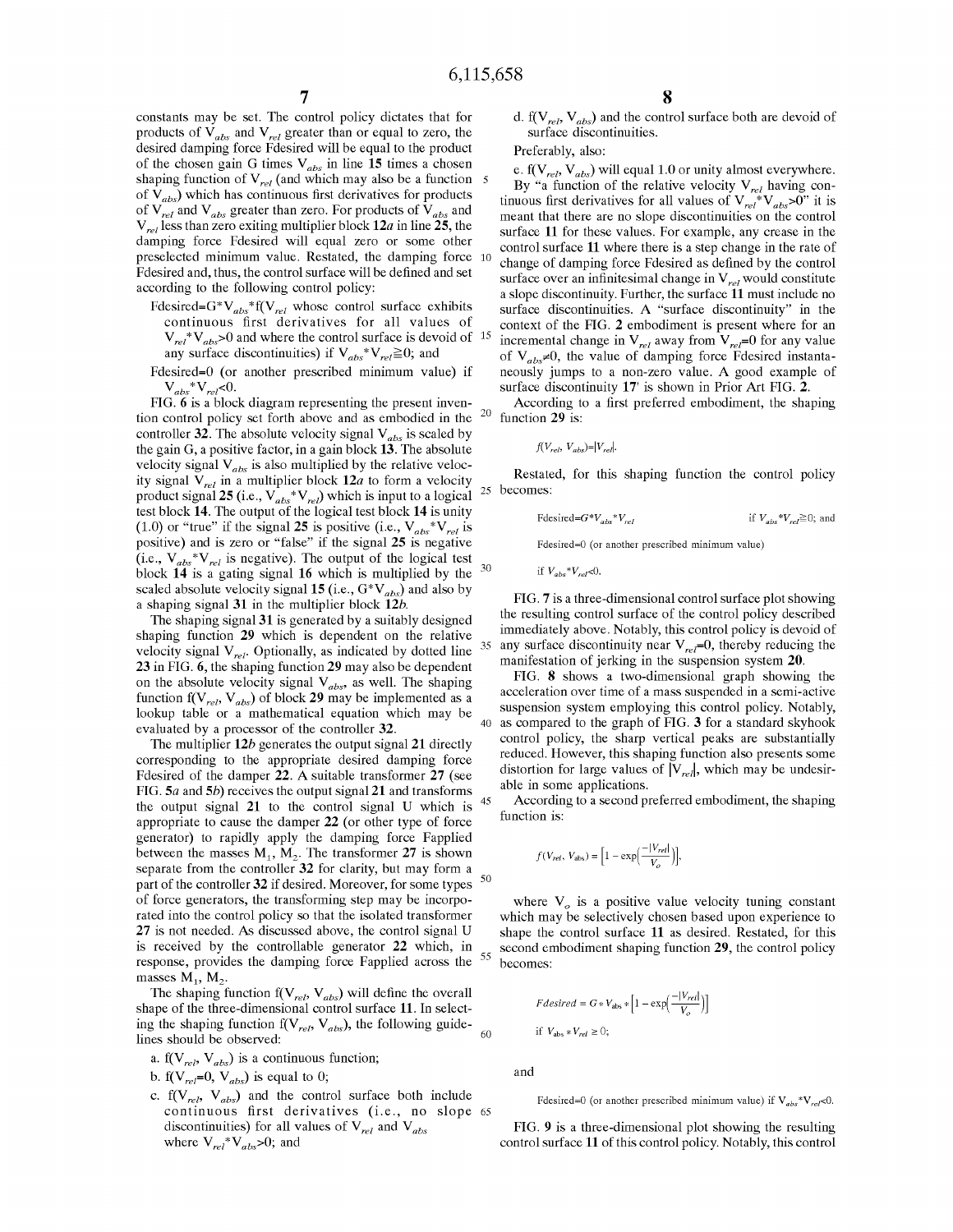$\overline{5}$ 

20

25

30

55

60

policy effectively eliminates the surface discontinuity near  $V_{rel}$ =0. Additionally, the shaping only affects the control surface near  $V_{rel}$ =0 and does not excessively distort the control surface away from  $V_{rel}$ =0 thereby the control mimics skyhook but avoids the adverse effects of its discontinuities.

As an additional variation of the shaping function 29 of FIG. 6, the shaping function may, for example, be a function of both  $V_{rel}$  and  $V_{abs}$ . According to a third preferred embodiment, the shaping function for this variation is:<br>  $f(V_{rel}, V_{abs}) = \left[1 - \exp\left(\frac{-|V_{abs} * V_{rel}|}{V_o}\right)\right]$ 

$$
f(V_{rel},\,V_{\rm abs})=\Bigl[1-\exp\Bigl(\frac{-|V_{\rm abs}*V_{rel}|}{V_o}\Bigr)\Bigr]
$$

Restated, for this third embodiment shaping function 29, the control policy becomes:

$$
Fdesired = G * V_{\text{abs}} * [1 - \exp\left(\frac{-|V_{\text{abs}} * V_{rel}|}{V_o}\right)]
$$
  
if  $V_{\text{abs}} * V_{rel} \ge 0$ ;

and

Fdesired=0 (or another prescribed minimum value) if  $V_{abs} * V_{rel} < 0$ .

While certain preferred shaping functions have been described hereinabove, it is contemplated that various other shaping functions may be employed in accordance with the present invention. While certain shaping functions will provide preferred performance, it is only necessary that the chosen shaping function be devoid of the aforementioned slope and surface discontinuities in order to reduce the tendency for jerking.

The foregoing is illustrative of the present invention and is not to be construed as limiting thereof. Although a few exemplary embodiments of this invention have been described, those skilled in the art will readily appreciate that many modifications are possible in the exemplary embodiments without materially departing from the novel teachings and advantages of this invention. Accordingly, all such modifications are intended to be included within the scope of this invention as defined in the claims. In the claims, means-plus-function clauses are intended to cover the structures described herein as performing the recited function and not only structural equivalents but also equivalent structures. Therefore, it is to be understood that the foregoing is illustrative of the present invention and is not to be construed as limited to the specific embodiments disclosed, and that modifications to the disclosed embodiments, as well as other embodiments, are intended to be included within the scope of the appended claims. The invention is defined by the following claims, with equivalents of the claims to be included therein. 35 40 50

What is claimed is:

1. A method of controlling <sup>a</sup> controllable force generator within a controllable suspension system interconnected between a first member  $M_1$  and a second member  $M_2$ , comprising the steps of:

- a. obtaining a first signal  $(V_{abs})$  representative of the absolute velocity of the first member  $M_1$ ,
- b. obtaining a second signal  $(V_{rel})$  representative of the relative velocity between the first and second members, and
- c. setting a desired damping force for said generator based upon a control policy which defines a control surface, said control policy including a preselected gain, said absolute velocity, and a function of said relative veloc-65

ity wherein said control surface exhibits continuous first derivatives for all values of  $V_{rel}^*V_{abs} > 0$  and wherein said control surface is devoid of surface discontinuities.

2. The method of claim 1 wherein the controllable force generator is a controllable damper.

10  $V_{abs}$ \* $V_{rel} \geq 0$ . 3. The method of claim 1 wherein said desired damping force is equal to a product of said preselected gain, said absolute velocity, and said function, for products of

4. The method of claim 3 wherein said desired damping force is equal to <sup>a</sup> selected minimum value for products of

15 as:  $V_{rel}^*V_{abs}$ <0.<br>5. The method of claim 3 wherein said function is defined

function=
$$
|V_{rel}|
$$
.

**6.** The method of claim **3** wherein said function is defined<br>function =  $\left[1 - \exp\left(-\frac{|V_{rel}|}{V_{rel}}\right)\right]$ . as:

$$
\text{function} = \Big[1 - \exp\Big(\frac{-|V_{rel}|}{V_o}\Big)\Big].
$$

7. The method of claim 3 wherein said function is defined as:

function = 
$$
\[1 - \exp\left(\frac{-|V_{\text{abs}} * V_{\text{rel}}|}{V_o}\right)\].
$$

8. A control system for controlling <sup>a</sup> controllable force generator within a controllable suspension system interconnected between a first member  $M_1$  and a second member  $M_2$ , said control system, comprising:

- a. means for generating a first signal  $(V_{abs})$  representative of the absolute velocity of the first member  $M_1$ ,
- b. means for generating a second signal  $(V_{rel})$  representative of the relative velocity between the first and second members, and
- c. a controller operative to receive said first signal  $(V_{abs})$ and said second signal  $(V_{rel})$  and to set a desired damping force for said generator based upon a control policy which defines a control surface, said control policy including a preselected gain, said absolute velocity, and a function of said relative velocity wherein said control surface exhibits continuous first derivatives for all values of  $V_{rel}$  \* $V_{abs}$ >0 and wherein said control surface is devoid of surface discontinuities. 9. The control system of claim 8 wherein said means for

generating a first signal  $(V_{abs})$  includes an accelerometer. 10. The control system of claim 9 wherein said means for

generating a first signal  $(V_{abs})$  further includes an integrator.

11. The control system of claim 8 wherein said means for generating a second signal  $(V_{rel})$  includes a relative displacement sensor.

12. The control system of claim 11 wherein said means for generating a second signal  $(V_{rel})$  further includes a filter operative to approximate the differential of a signal from said relative displacement sensor.

13. The control system of claim 8 wherein said controller is operative to generate an output signal corresponding to said desired damping force, said control system including a transforming means operative to convert said output signal to a control signal which is effective to cause said controllable force generator to provide an applied damping force between said first and second members.